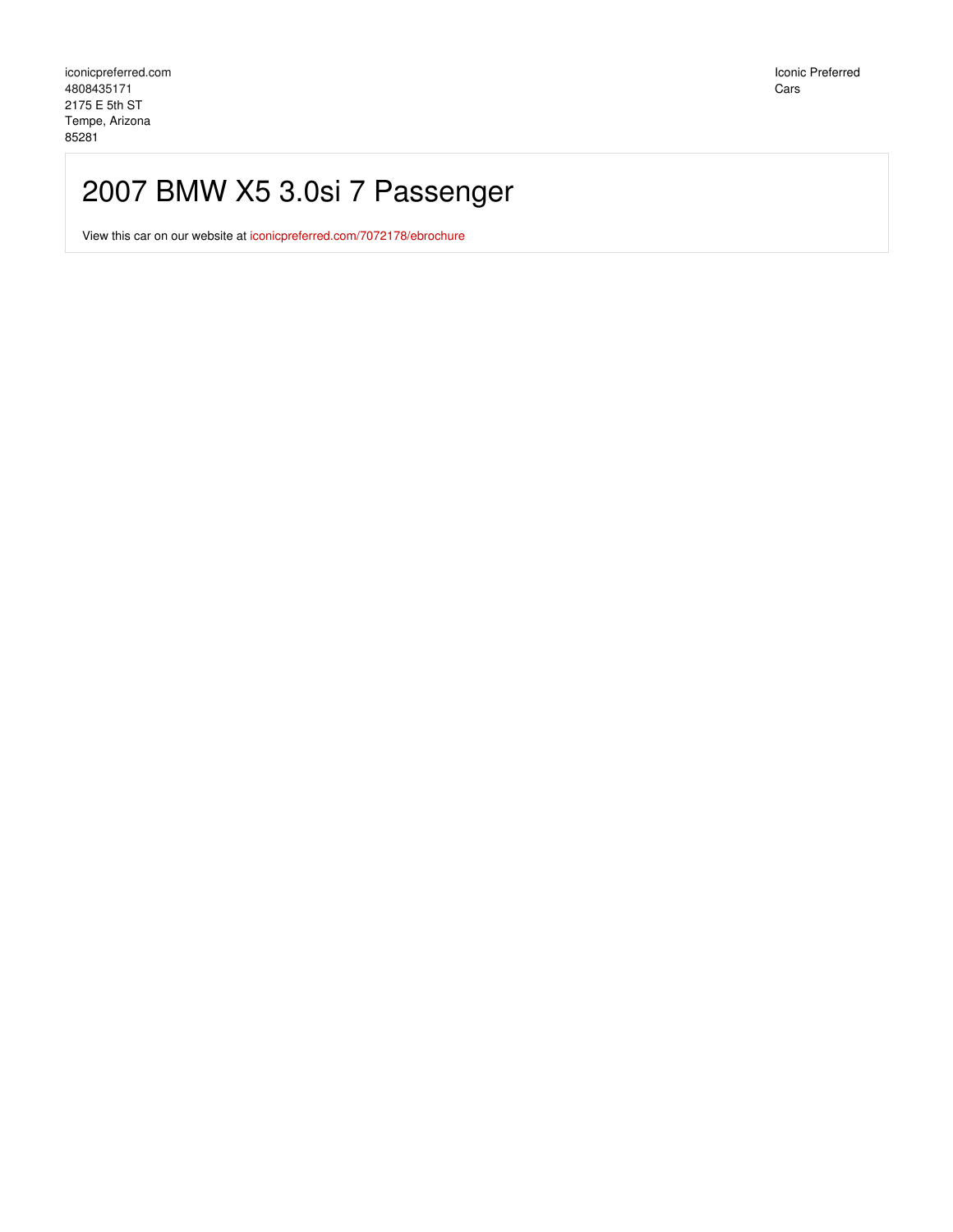



# Our Price **\$9,919**

### **Specifications:**

| 2007                                                                                                                          |
|-------------------------------------------------------------------------------------------------------------------------------|
| 5UXFE43527L039657                                                                                                             |
| <b>BMW</b>                                                                                                                    |
| 039657                                                                                                                        |
| X5 3.0si 7 Passenger                                                                                                          |
| Pre-Owned                                                                                                                     |
| <b>SUV</b>                                                                                                                    |
| Space Gray Metallic                                                                                                           |
| 3.0L DOHC 24-valve I6 engine-inc: double-<br>VANOS steplessly variable valve timing,<br>Valvetronic, 3-stage induction system |
| <b>Black Leather</b>                                                                                                          |
| 124,312                                                                                                                       |
| All Wheel Drive                                                                                                               |
| City 17 / Highway 23                                                                                                          |
|                                                                                                                               |

PLEASE CALL OR TEXT 480-843-5171 FOR APPOINTMENT. INCLUDES AN ARMOR SHEILD 50/50 GUARANTEE. THIS 2007 BMW X5 7-PASSENGER SUV HAS A CERTIFIED CLEAN VEHICLE HISTORY REPORT AND HAS BEEN FULLY INSPECTED & RECONDITIONED FOR YOUR CONVENIENCE. WE MAKE THE EFFORT TO INSURE ALL OUR INVENTORY LOOK FLAWLESS, SO WHEN YOU WALK IN TO OUR SHOWROOM YOU WILL BE LOOKING AT THE MOST BEAUTIFUL CAR IN THE MARKET. THIS CAR HAS HAD A CONCOURSE DETAIL, PAINT RESTORATION, DING / DENT REMOVAL AND LEATHER RECONDITIONING. WE SPEND THE TIME AND MONEY TO INCREASE AND HELP PRESERVE THE VALUE OF YOUR NEXT VEHICLE. THIS SPORTY BMW HAS 3 ROWS OF SEATS 7- PASSENGER SEATING, THIS PREMIUM PACKAGE BMW HAS LEATHER SEATS, MULTI-ZONE CLIMATE CONTROL, GPS NAVIGATION AND PANORAMIC MOON ROOF. COME DOWN TO OUR ALL INDOOR AND CLIMATE CONTROLLED SHOWROOM TODAY LOCATED IN SUNNY TEMPE, ARIZONA AND SEE FOR YOURSELF. PLEASE CALL OR TEXT (480)843-5171 FOR APPOINTMENT. THIS LOW ADVERTISED PRICE IS AN INTERNET CASH SPECIAL, CUSTOM TAILORED FINANCING IS AVAILABLE. WE OFFER KELLY BLUE BOOK FAIR TRADE-IN VALUE ON MOST TRADES, HONEST AND FRIENDLY STAFF, 3 MONTH 3,000 MILE GUARANTEE AND DISCOUNTED PARTS & SERVICE FOR ALL CUSTOMERS. ARE YOU TIRED OF LOOKING AT CARS OTHER DEALERS ADVERTISE AS PERFECT CONDITION AND COME TO FIND OUT THEY ARE NOT WHAT YOU EXPECTED? YOU NEED TO SEE THE INVENTORY AT ICONIC PREFERRED CARS. WE TAKE PRIDE IN STOCKING THE CLEANEST CARS AT COMPETITIVE PRICES. ICONIC PREFERRED CARS SERVING AZ FOR OVER 25 YEARS. "IF I WOULDN'T PARK IT IN MY OWN GARAGE, YOU BET YOU WON'T FIND IT AT MY DEALERSHIP". WWW.ICONICPREFERRED.COM, \*WHITE GLOVE DELIVERY IS SUBJECT TO A \$199.00 OR MORE FEE DEPENDENT ON DELIVERY DISTANCE.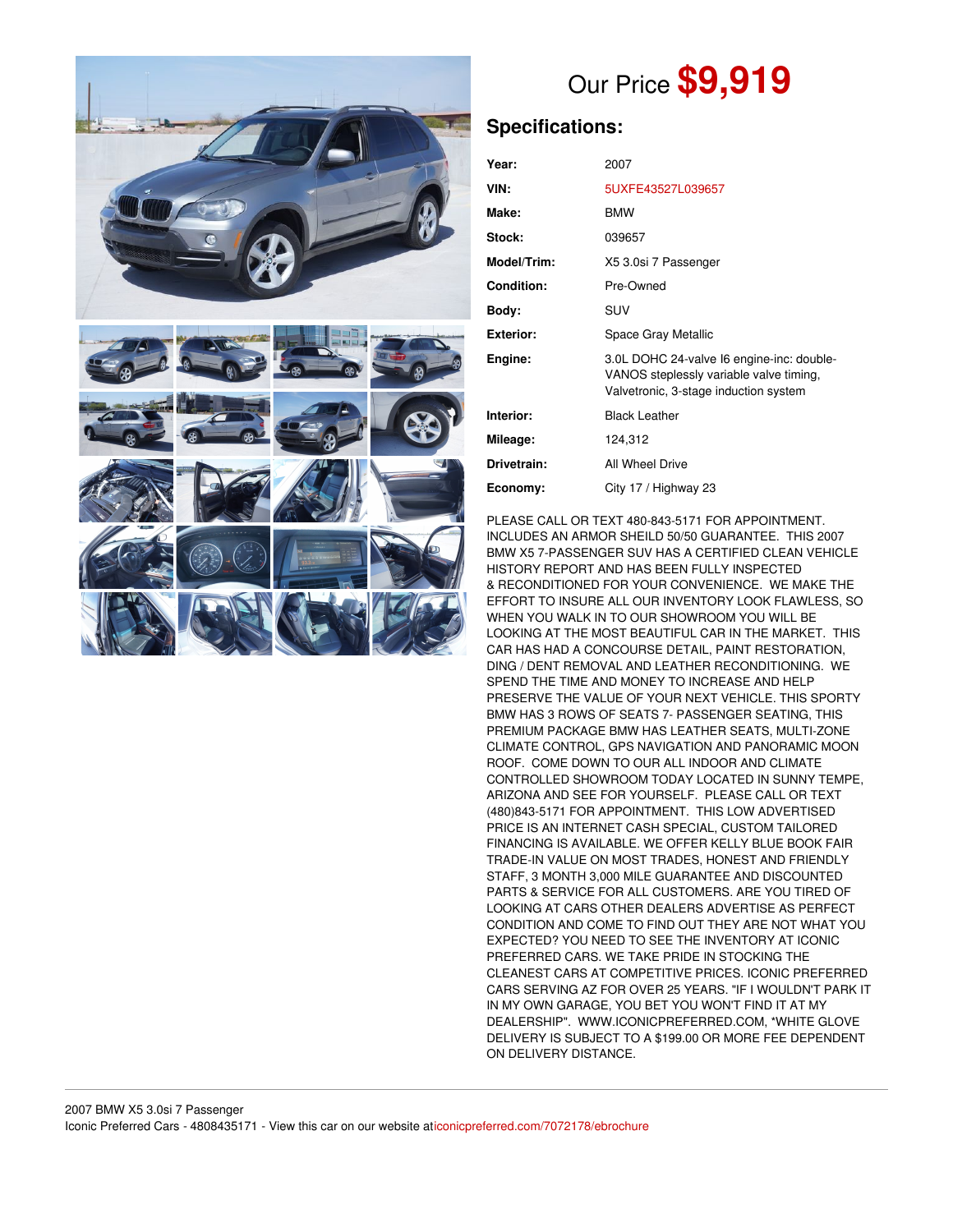

#### 2007 BMW X5 3.0si 7 Passenger

Iconic Preferred Cars - 4808435171 - View this car on our website a[ticonicpreferred.com/7072178/ebrochure](https://iconicpreferred.com/vehicle/7072178/2007-bmw-x5-3-0si-7-passenger-tempe-arizona-85281/7072178/ebrochure)

### **Installed Options**

#### **Interior**

- 10-way pwr front seats-inc: 3-position driver seat memory, headrests
- 2nd row split-folding seats-inc: flush-fold function, fold-up center armrest, headrests
- Anti-theft AM/FM stereo w/CD player-inc: MP3 capability, auxiliary audio input jack, radio data system (RDS), weather band, (12) speakers w/ (2) subwoofers
- Anti-theft alarm system w/interior motion detector- BMW ambiance lighting
- Central locking system-inc: double-lock, selective unlocking, glovebox
- Courtesy lights-inc: fade in/out feature, dual front reading lights, front footwell lighting, (2) cargo compartment lights in tailgate
- Dual front sun visors w/illuminated vanity mirrors
- Dual-zone automatic climate control-inc: auto recirculation, misting control, bi-directional solar sensor, temp-controlled rear air outlets, toggle control for custom air distribution settings, max A/C function, activated charcoal micro-filter ventilation
- Dynamic cruise control- Electronic analog speedometer & tachometer
- Enhanced coded driveaway protection- FM diversity antenna system
- Front console-inc: removable flashlight, dual storage compartments w/lids & armrests, accessory pwr outlet
- Front/rear cupholders
- Fully finished cargo area-inc: accessory pwr outlet, retractable/removable cover, (4) tiedowns
- Graphite trim- LCD main & trip odometers
- Leather-wrapped pwr tilt/telescopic multi-function steering wheel-inc: auto tilt away, 3 position memory
- Leatherette seat trim- Prep for CD changer- Pwr upper & lower locking gloveboxes
- Pwr windows-inc: pwr retention, 1-touch open/close, anti-trapping feature, close from exterior lock
- Rear window defroster
- Remote keyless entry-inc: selective unlocking, tailgate release, interior light actuation, window down, alarm
- Remote tailgate release- Seatback storage compartments
- Smokers pkg-inc: ashtray & lighter- Storage compartments in all (4) doors

- Tire pressure monitor- Vehicle key & memory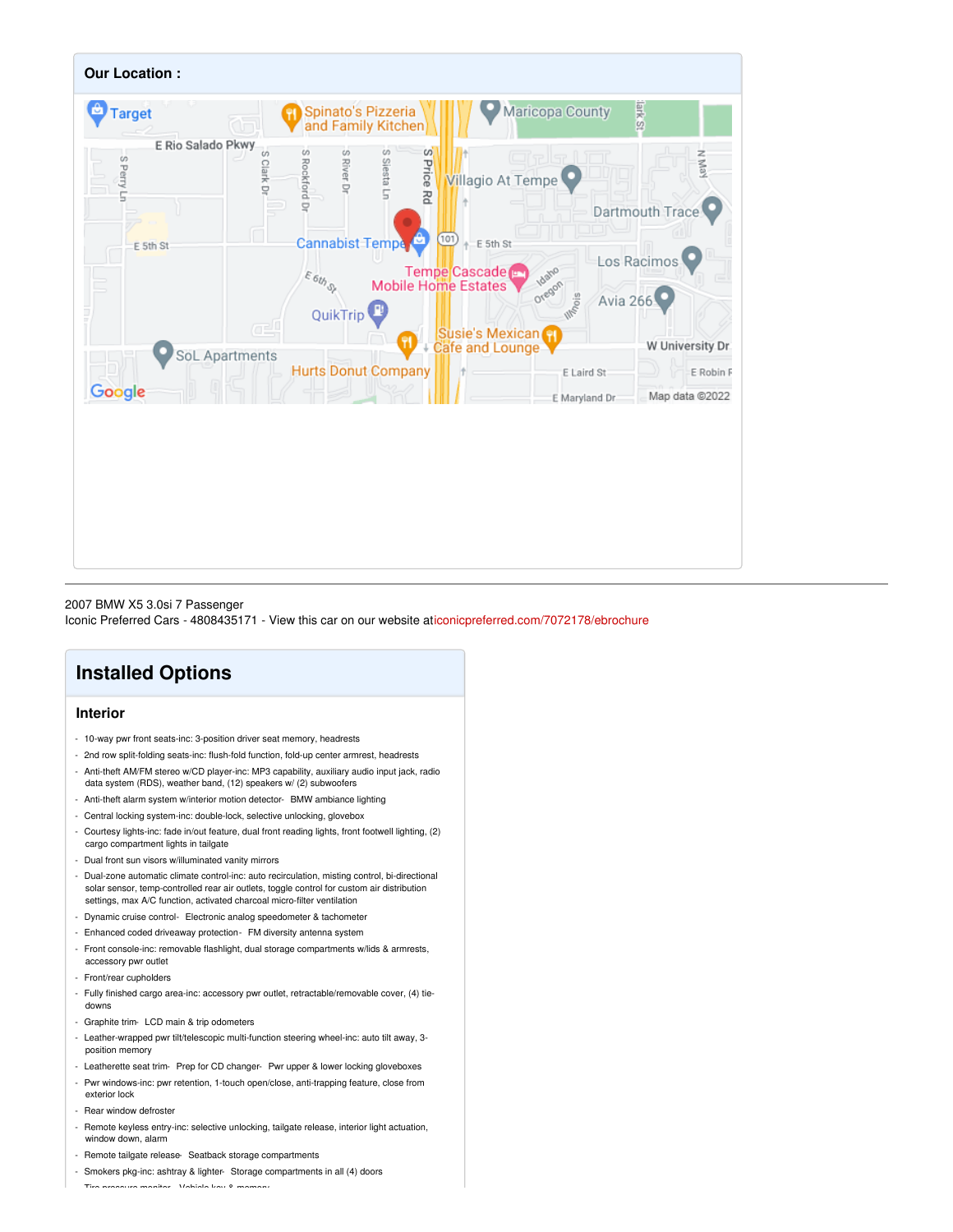- Tire pressure monitor- vehicle key & memory
- iDrive system-inc: on-board computer, 6.5" color display, (5) menus, controller, (6) programmable memory keys

#### **Exterior**

- 2-piece tailgate w/soft-close feature- Adaptive brakelights
- BMW kidney grille w/black vertical bars
- Body-color & black pwr mirrors-inc: 3-position memory, passenger reverse auto-tilt-down
- Body-color bodyside cladding- Body-color door handles- Front fog lights
- Matte-black side window frame trim- Programmable daytime running lights
- Rain-sensing windshield wipers w/heated washer jets
- Rear roof spoiler w/separation edges- Roof rails
- Variable intermittent rear window wiper w/washer
- Xenon adaptive automatic headlights-inc: dynamic auto-leveling, auto headlight control, cornering lights

#### **Safety**

- 10-way pwr front seats-inc: 3-position driver seat memory, headrests
- 2nd row split-folding seats-inc: flush-fold function, fold-up center armrest, headrests
- Anti-theft AM/FM stereo w/CD player-inc: MP3 capability, auxiliary audio input jack, radio data system (RDS), weather band, (12) speakers w/ (2) subwoofers
- Anti-theft alarm system w/interior motion detector- BMW ambiance lighting
- Central locking system-inc: double-lock, selective unlocking, glovebox
- Courtesy lights-inc: fade in/out feature, dual front reading lights, front footwell lighting, (2) cargo compartment lights in tailgate
- Dual front sun visors w/illuminated vanity mirrors
- Dual-zone automatic climate control-inc: auto recirculation, misting control, bi-directional solar sensor, temp-controlled rear air outlets, toggle control for custom air distribution settings, max A/C function, activated charcoal micro-filter ventilation
- Dynamic cruise control- Electronic analog speedometer & tachometer
- Enhanced coded driveaway protection- FM diversity antenna system
- Front console-inc: removable flashlight, dual storage compartments w/lids & armrests, accessory pwr outlet
- Front/rear cupholders
- Fully finished cargo area-inc: accessory pwr outlet, retractable/removable cover, (4) tiedowns
- Graphite trim- LCD main & trip odometers
- Leather-wrapped pwr tilt/telescopic multi-function steering wheel-inc: auto tilt away, 3 position memory
- Leatherette seat trim- Prep for CD changer- Pwr upper & lower locking gloveboxes
- Pwr windows-inc: pwr retention, 1-touch open/close, anti-trapping feature, close from exterior lock
- Rear window defroster
- Remote keyless entry-inc: selective unlocking, tailgate release, interior light actuation, window down, alarm
- Remote tailgate release- Seatback storage compartments
- Smokers pkg-inc: ashtray & lighter- Storage compartments in all (4) doors
- Tire pressure monitor- Vehicle key & memory
- iDrive system-inc: on-board computer, 6.5" color display, (5) menus, controller, (6) programmable memory keys

#### **Mechanical**

- 18" x 8.5" star spoke alloy wheels (style 210)
- 3.0L DOHC 24-valve I6 engine-inc: double-VANOS steplessly variable valve timing, Valvetronic, 3-stage induction system
- 4-wheel anti-lock braking system (ABS)
- 4-wheel ventilated pwr disc brakes-inc: brake fade compensation, brake standby, brake drying, auto hold function
- 6-speed Steptronic automatic transmission-inc: OD, adaptive transmission control, sport & manual modes, electronic selector
- Direct ignition system w/knock control
- Double wishbone multi-link front suspension-inc: aluminum thrust plate, coil springs
- Dual exhaust system
- Dynamic stability control (DSC)-inc: electronic brake proportioning, cornering & braking stability enhancement, dynamic brake control, hill descent control, trailer-towing stabilization, rollover protection system, traction control
- Electric water pump & volume-controlled oil pump- Electromechanical parking brake
- Electronically controlled engine cooling- Front/rear stabilizer bars
- Integral 4-link rear suspension-inc: aluminum upper & lower arms, aluminum wheel carriers, coil springs
- P255/55HR18 run-flat all-season tires- Prep for trailer hitch- Space saver spare- Toolkit
- Twin-tube gas-pressure shocks- Variable-ratio constant-assist pwr steering
- xDrive full-time all-wheel drive system w/front/rear torque split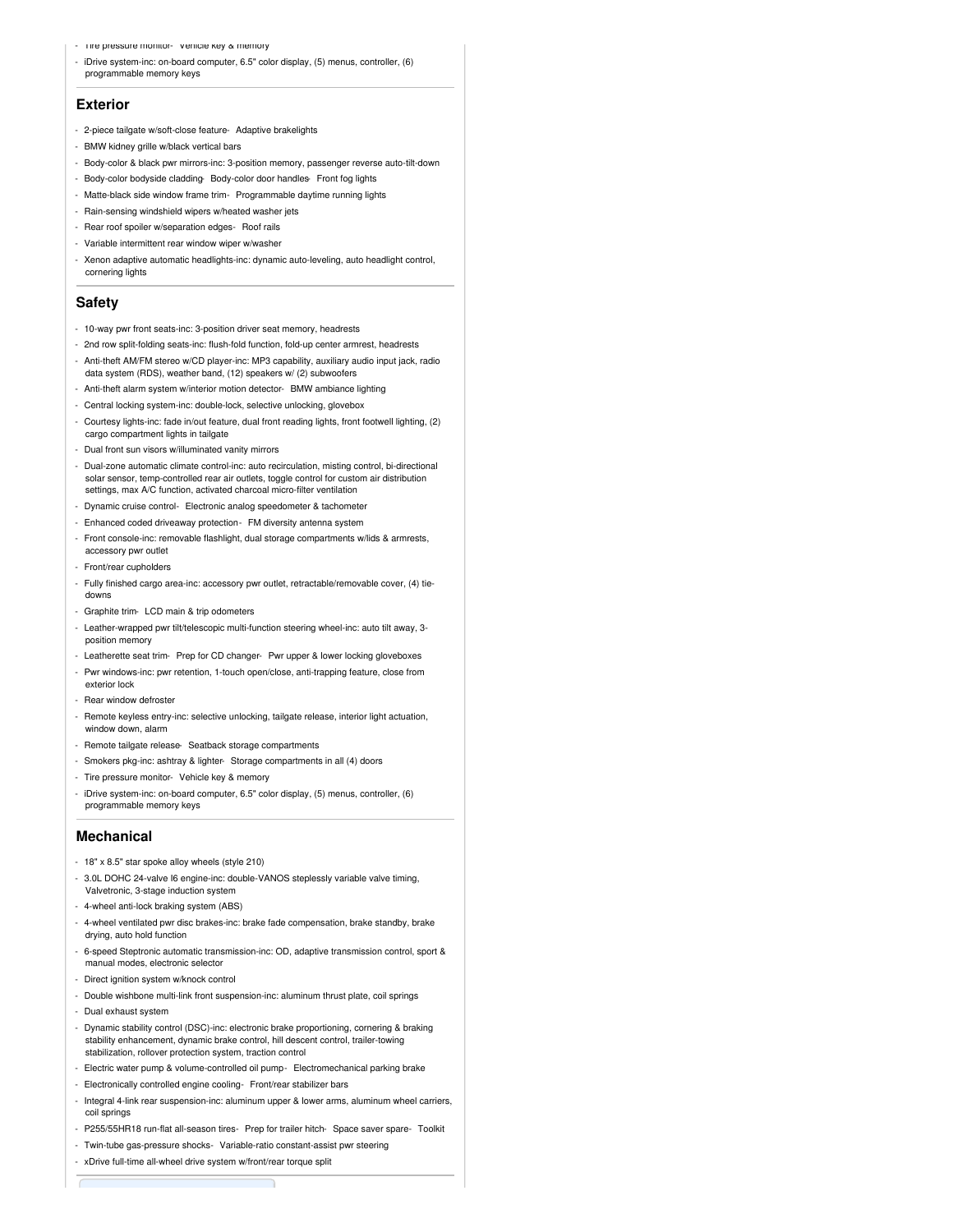## **Option Packages**

| <b>Packages</b>                                                                                                                                                                                                                                                                                                                                                                                                                                                                                                                                                                                                                                                                                                                                                                                                               |         |
|-------------------------------------------------------------------------------------------------------------------------------------------------------------------------------------------------------------------------------------------------------------------------------------------------------------------------------------------------------------------------------------------------------------------------------------------------------------------------------------------------------------------------------------------------------------------------------------------------------------------------------------------------------------------------------------------------------------------------------------------------------------------------------------------------------------------------------|---------|
| <b>3RD ROW SEAT</b><br>-inc: underfloor storage, height-<br>adjustable headrests, self-<br>leveling suspension, 3rd row<br>climate control                                                                                                                                                                                                                                                                                                                                                                                                                                                                                                                                                                                                                                                                                    | \$1,700 |
| BMW ON-BOARD NAVIGATION SYSTEM<br>-inc: 8.8" display, expanded iDrive<br>system, controller w/force<br>feedback, voice command<br>system, real time traffic info<br>w/dynamic re-routing,<br>expanded on-board computer<br>functions, auto ventilation                                                                                                                                                                                                                                                                                                                                                                                                                                                                                                                                                                        | \$1,900 |
| <b>COLD WEATHER PKG</b><br>-inc: heated steering wheel, ski<br>bag, 3-stage heated front seats<br>w/fast heating & 4-zone<br>balance control, retractable<br>headlight washers                                                                                                                                                                                                                                                                                                                                                                                                                                                                                                                                                                                                                                                | \$900   |
| DARK BURL WALNUT INTERIOR WOOD<br>TRIM                                                                                                                                                                                                                                                                                                                                                                                                                                                                                                                                                                                                                                                                                                                                                                                        |         |
|                                                                                                                                                                                                                                                                                                                                                                                                                                                                                                                                                                                                                                                                                                                                                                                                                               | \$500   |
| PANORAMA MOONROOF<br>-inc: 1-touch open/close, pwr<br>sunshade                                                                                                                                                                                                                                                                                                                                                                                                                                                                                                                                                                                                                                                                                                                                                                | \$1,350 |
| PARK DISTANCE CONTROL W/GRAPHIC<br><b>DISPLAY</b>                                                                                                                                                                                                                                                                                                                                                                                                                                                                                                                                                                                                                                                                                                                                                                             |         |
|                                                                                                                                                                                                                                                                                                                                                                                                                                                                                                                                                                                                                                                                                                                                                                                                                               | \$700   |
|                                                                                                                                                                                                                                                                                                                                                                                                                                                                                                                                                                                                                                                                                                                                                                                                                               |         |
| PREMIUM PKG<br>-inc: universal garage door<br>opener, panoramic moonroof<br>w/1-touch open/close & pwr<br>sunshade, auto-dimming<br>rearview mirror, auto-dimming<br>pwr folding exterior mirrors,<br>front seat 4-way pwr lumbar,<br>dark burl walnut interior wood<br>trim, digital compass, Bluetooth<br>w/high-capacity phonebook<br>download, BMW Assist w/(4)<br>years of service, Nevada<br>leather seat trim, ground<br>lighting in doors, illum interior<br>door handles, entry/exit lights in<br>each door, dual rear reading<br>lights, rear footwell lights, dual<br>cargo rails w/(4) adjustable tie-<br>downs, storage net & strap,<br>multi-function hooks, locking<br>underfloor storage, removable<br>rubber mats in front door bins,<br>illum front center storage<br>compartment w/accessory pwr<br>outlet | \$4,050 |
| PREMIUM SOUND PKG<br>-inc: 6-disc CD changer in<br>glovebox, 600-watt 16-speaker<br>sound system w/ (2)<br>subwoofers, digital sound<br>processing, surround sound<br>simulation                                                                                                                                                                                                                                                                                                                                                                                                                                                                                                                                                                                                                                              | \$1,800 |